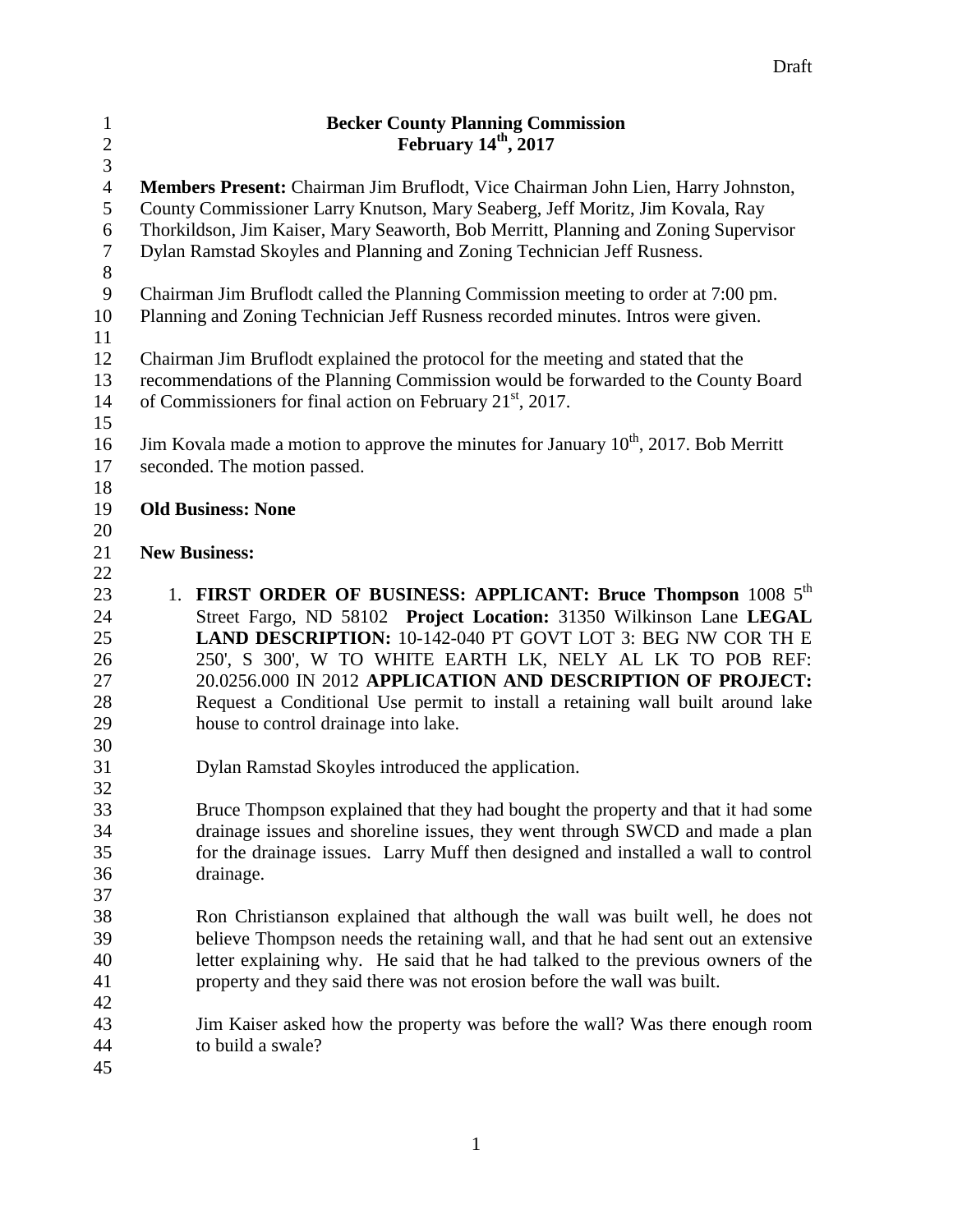| 46 | Bruce Thompson explained that they tried a vegetation buffer and that it did not   |
|----|------------------------------------------------------------------------------------|
| 47 | appear to work.                                                                    |
| 48 |                                                                                    |
| 49 | John Lien stated it was about a 50 ft wall and that he didn't think it was really  |
| 50 | necessary.                                                                         |
| 51 |                                                                                    |
| 52 | Robert Merit asked what the drainage problem was.                                  |
| 53 |                                                                                    |
| 54 | Bruce Thompson stated that it was very muddy around the lake home.                 |
| 55 |                                                                                    |
| 56 | Robert Merit asked why the wall is needed; if Thompson could have taken care of    |
| 57 | it with vegetation buffer, and if the wall was recommended in the design from      |
| 58 | SWCD.                                                                              |
| 59 |                                                                                    |
| 60 | Bruce Thompson stated they had tried a vegetation buffer and it did not seem to    |
| 61 | work, but they would take the wall down and put in a rock bed if they had to.      |
| 62 |                                                                                    |
| 63 | Harry Johnston stated that he was there and that it was a nice looking retaining   |
| 64 | wall. He also felt that the ordinance did not require a retaining wall be designed |
| 65 | by a professional. The only concern he had was that the wall was in the shore      |
| 66 | impact zone, he did not note any other issues.                                     |
| 67 |                                                                                    |
| 68 | Jeff Moritz thought the wall could be removed and area replanted. There are a lot  |
| 69 | more alternatives if they worked with SWCD.                                        |
| 70 |                                                                                    |
| 71 | James Kovola asked when the deck was put on.                                       |
| 72 |                                                                                    |
| 73 | Bruce Thompson stated there was a new well placed on the property and new          |
| 74 | windows in the house; he didn't know when the deck was put on. He stated that      |
| 75 | steps to the dock were added to the bunk/boat house. The retaining wall is         |
| 76 | designed to keep mud out of the cabin and to keep Thompson's property dry          |
| 77 |                                                                                    |
| 78 | Jim Bruflodt asked about the retaining wall height.                                |
| 79 |                                                                                    |
| 80 | Larry Knutson stated that the retaining wall was along the east side of building.  |
| 81 |                                                                                    |
| 82 | Jim Bruflodt asked if the snow had an effect on the board's decision by limiting   |
| 83 | the visibility.                                                                    |
| 84 |                                                                                    |
| 85 | Mary Seaworth stated that she was concerned about the snow cover. She also         |
| 86 | noted its location in the shore impact zone.                                       |
| 87 |                                                                                    |
| 88 | Larry Knutson stated that Mr. Thompson was in violation of the zoning              |
| 89 | ordinance.                                                                         |
| 90 |                                                                                    |
| 91 | Harry Johnston stated that they had seen enough of the wall to make a decision.    |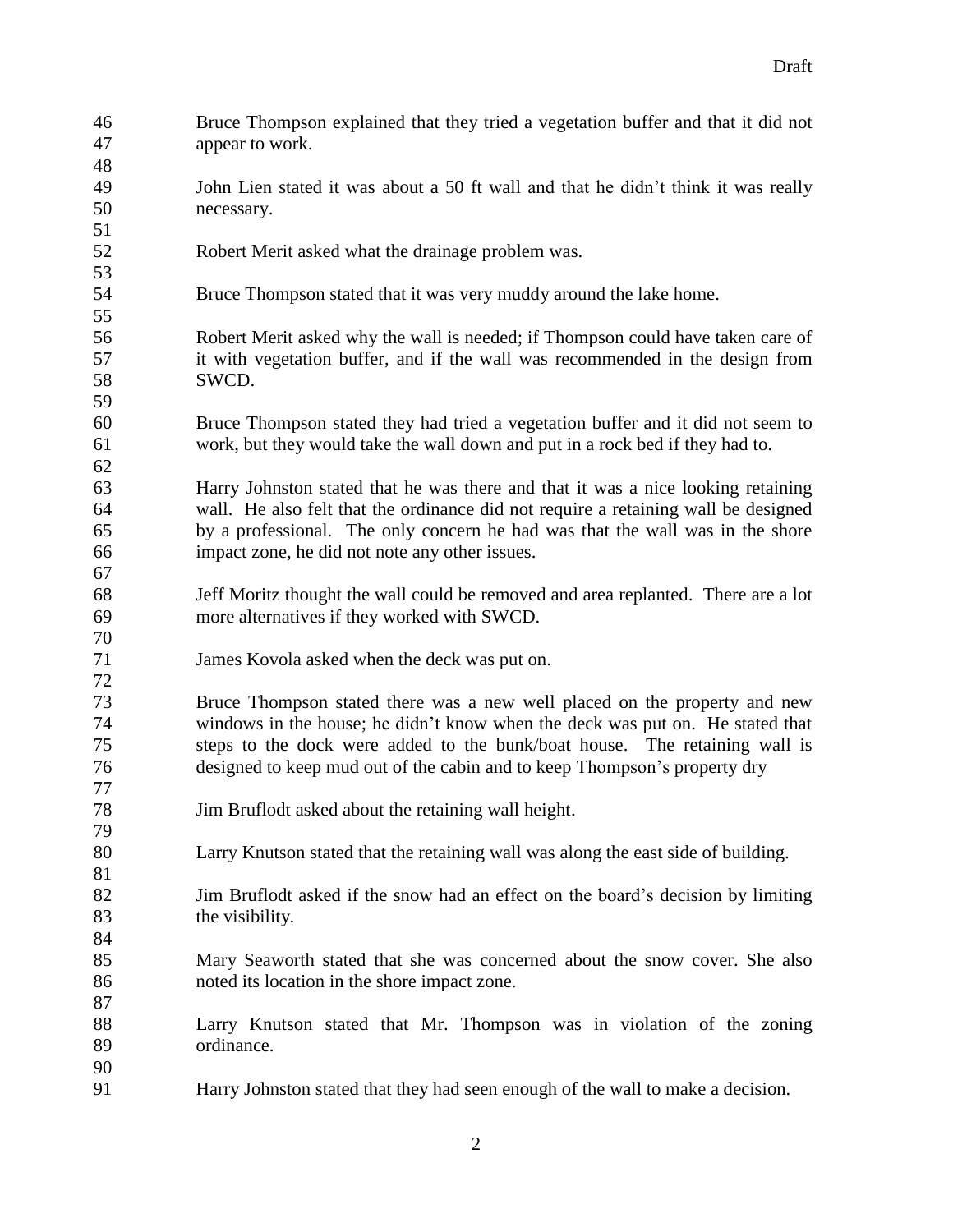## John Lien stated he didn't think they needed to table the application.

- Bruce Thompson asked the commission to make a decision and stated he did not want to table the application.
- Jim Kaiser asked if it was not an after the fact application would he get the wall?
- Jim Bruflodt said no.
- 

 **MOTION: Bob Merritt made a motion to DENY the request for a Conditional Use Permit to install a retaining wall built around lake house to control drainage into lake. No erosion control problems existed before it was constructed and the retaining wall was not needed or designed by a professional. If the Becker County Soil and Water District would have seen a problem they would have worked with him.**

- **Jeff Moritz seconded the motion. All in favor except Mary Seaworth. Motion carried.**
- 112 **2. SECOND ORDER OF BUINESS: APPLICANT: Bruce Thompson** 1008 5<sup>th</sup> street Fargo, ND 58102 **Project Location:** 31350 Wilkinson Lane **LEGAL LAND DESCRIPTION:** 10-142-040 PT GOVT LOT 3: BEG NW COR TH E 250', S 300', W TO WHITE EARTH LK, NELY AL LK TO POB REF: 20.0256.000 IN 2012 **APPLICATION AND DESCRIPTION OF PROJECT:**  Request a Conditional Use permit to rent property occasionally.
- 
- Dylan Ramstad Skoyles explained the application.
- 

 Bruce Thompson explained they have younger kids and want to able to rent out the property when not in use by the family. He stated he had rented it about 40 days last year. They want to be good stewards of the lake. He explained the neighbors have signs 124 that say "please do not run or walk on the road".

Jim Kaiser asked when the sleeping quarters were put in the boat house.

 Bruce Thompson explained the previous couple used the boat house as a study and Mr. Thompson had put in the bunk beds after they bought the property.

- Jim Kaiser asked if there was electricity in the boat house when they bought it.
- Harry Johnston asked if this should this be two separate issues.
- Jim Bruflodt stated he had no problem renting, the problem he had was the bunk house.
- 
- Jim Kaiser asked how close the bunk house was to the neighbor's lot.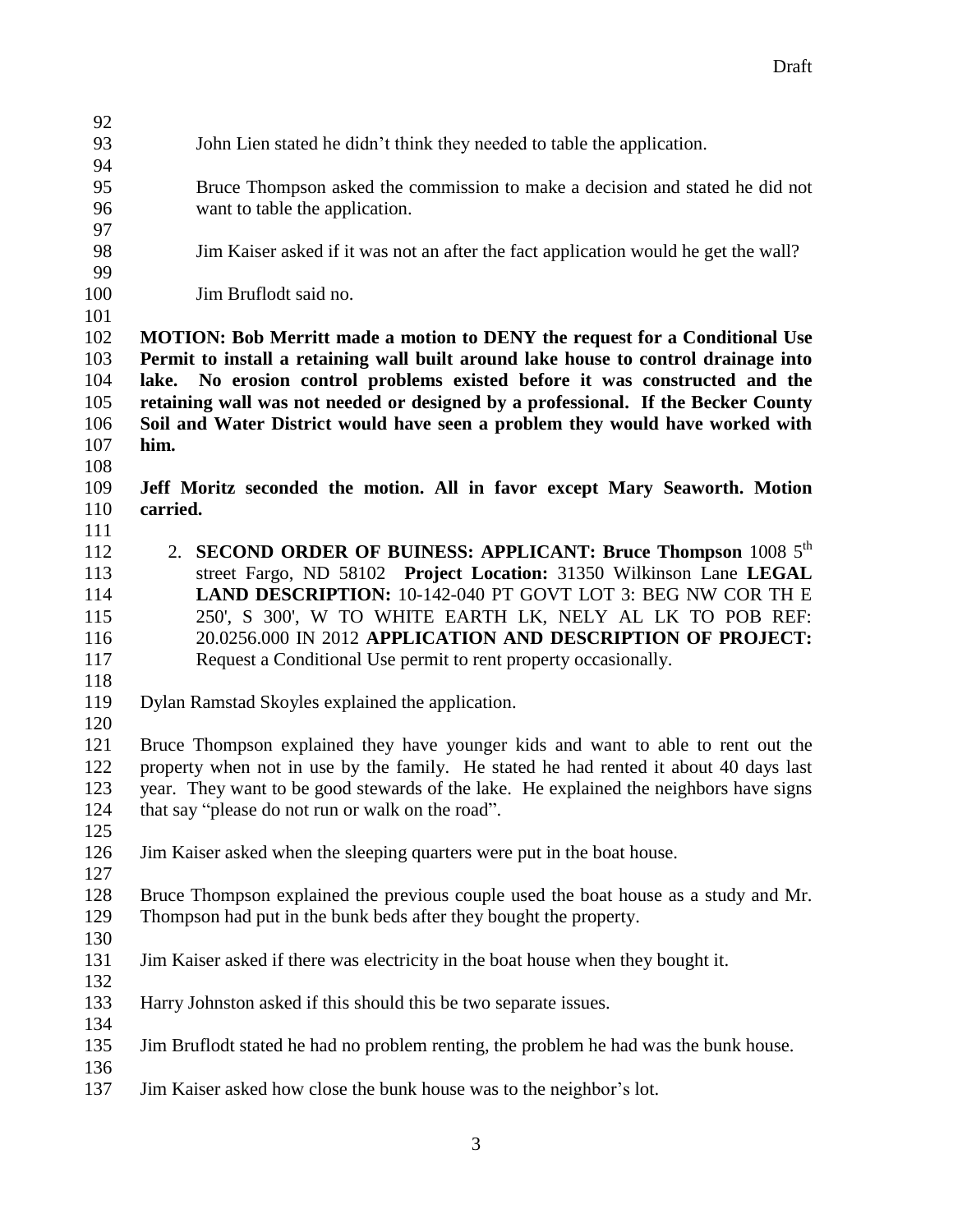Bruce Thompson stated it was very close, and that the bunk house used to be used as an old man's man cave, it has sliding doors like a barn.

- 
- Larry Knutson asked why Mr. Thompson was at the Planning Commission.
- 
- Bruce Thompson stated that it was because of neighbors' complaints.

 Neighbor, Arden Niemi, stated they had issues with traffic, and that he was concerned with the liability associated with the increase in traffic. He had told the renters to be quiet and they cussed and swore at him. He also stated that he disputed the grandma and grandpa renting of the proprerty and 40 days claim as presented by Mr. Thompson.

- 
- Jim Kaiser asked if there was a road easement for the property.
- 
- Arden Niemi stated there was.
- 

 Ron Christianson stated that the previous owner used the boat house as a study or informal office and that the private drive had to go through Niemi's yard. He also stated that the driveway was quite an inconvenience and a liability. 

 Julia Miller stated she knew the previous owner and that she believed that renters didn't care about the lake and its environment. She was concerned for the loons, because the renters don't know about the wildlife.

 Jim Bruflodt asked about the letters, Mr. Ramstad Skoyles, read several letters and then summarized the remaining letters.

 Harry Johnston asked about Wilkerson Lane and if it was a private road? He also asked if Thompson had legal access? 

- Dylan Ramstad Skoyles stated they have easement and it is a road.
- 

 Jeff Moritz stated that he believed that the renters were the problem, and there was no rental agreement or business plan submitted with the CUP. He also noted that many of the neighbors brought complaints, but no evidence suggests that authorities were called.

 Jim Bruflodt stated he grew up on a lake, and was always fearful of disrespect. He had a 176 problem with the bunk house being living quarters.

 Mary Seaworth thought the easement had been in effect, but that the renters and property owners should have some respect for everyone who shares the road

 John Lien stated he was concerned about the driveway, and it was unreasonable to use the property as a rental.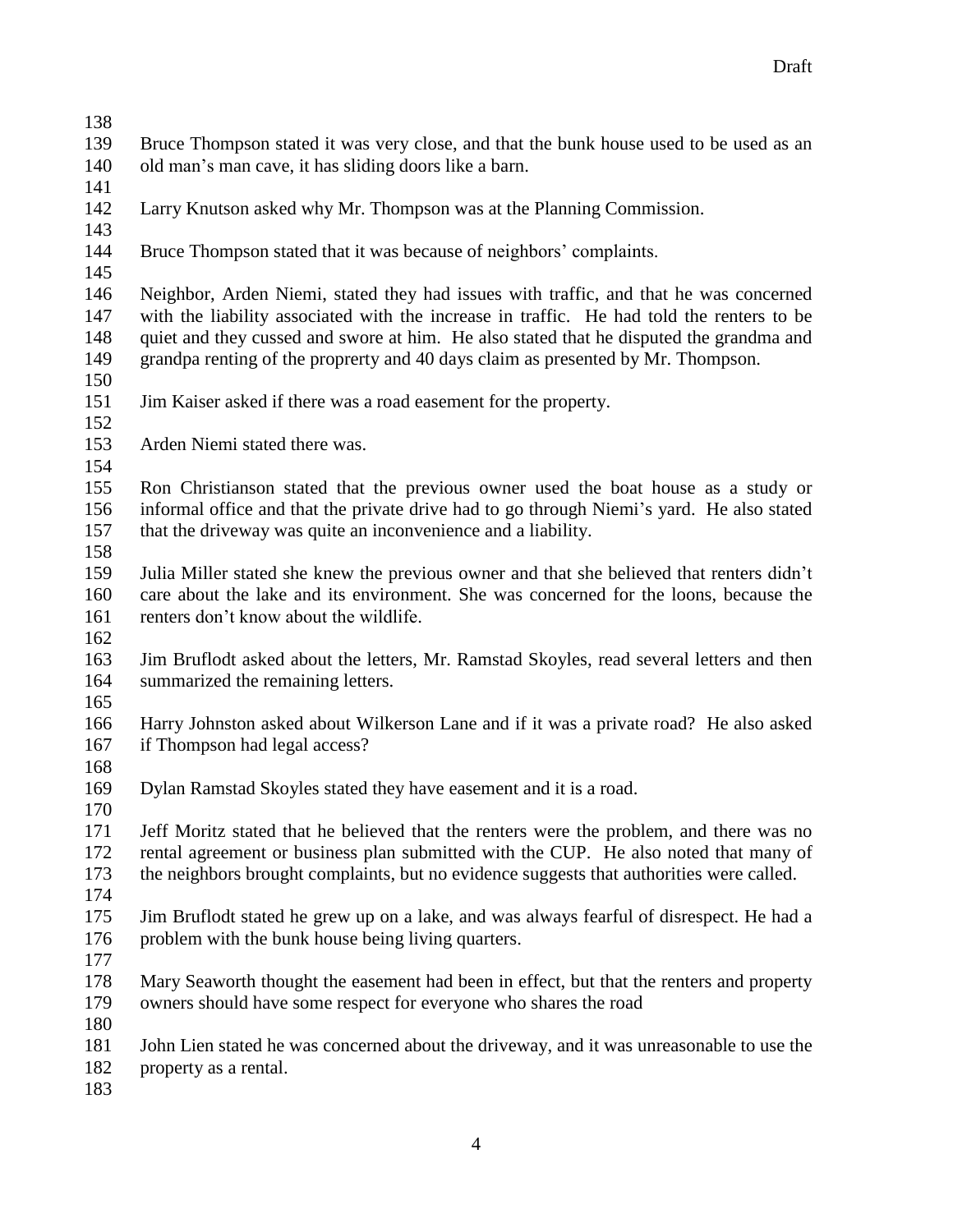Bruce Thompson said they would like to but it would be hard, they would have to buy wetland credits. Ray Thorkalson stated he had a problem with the whole thing. **MOTION: Ray Thorkildson made a motion to deny the Conditional Use permit to rent property occasionally. Due to the following reasons:** 1. **Affect on surrounding property.** That the conditional use will not harm the use and enjoyment of other property in the immediate vicinity for the purposes already permitted, nor substantially diminish or impair property values within the immediate vicinity. Renting of the property could affect the surrounding property depending on the number of people who use the property at a time. The ad on VRBO states that the property sleeps 13. That amount of people could affect the neighbors because they must drive down the road. The effect is largest on 201 the neighbor considering how close the neighbor is to his property and how the driveway is situated. The Zoning office has certainly received complaints claiming that this activity affects them. 2. **Affect on orderly, consistent development.** That establishing the conditional use will not impede the normal, orderly development and improvement of surrounding vacant property for uses predominant in the area. Renting of the property will not affect orderly development. 3. **Adequate facilities.** That adequate utilities, access roads, drainage and other necessary facilities have been or are being provided. The needed facilities are present at this location. The Zoning office had received complaints that indicate that the road may not be adequate for the 212 traffic. 4. **Adequate parking.** That adequate measures have been or will be taken to provide sufficient off-street parking and loading space to serve the proposed use. Depending on the number of people and type of vehicles associated with the renters on site there is the potential for the parking available to not be adequate. Staff has found that the parking space is small and that if there are a large amount of vehicles they might have some issue parking. 5. **Not a nuisance.** That adequate measures have been or will be taken to prevent or control offensive odor, fumes, dust, noise and vibration, so none of these will

Harry Johnston asked Mr. Thompson about the possibility of creating another driveway.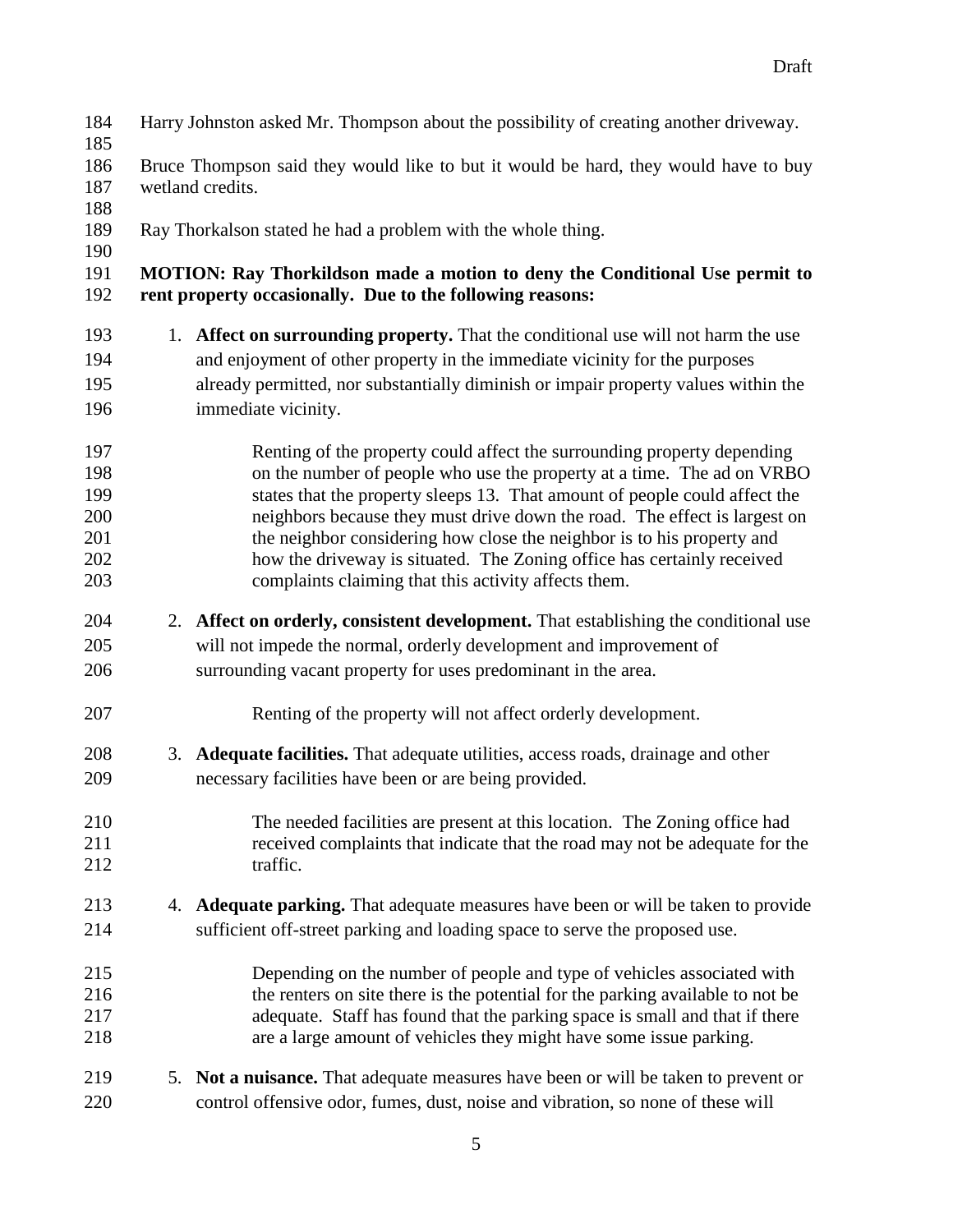| constitute a nuisance, and to control lighted signs and other lights so that no                                                             |  |  |
|---------------------------------------------------------------------------------------------------------------------------------------------|--|--|
| disturbance to neighboring properties will result.                                                                                          |  |  |
| Is a nuisance per neighbors' complaints.                                                                                                    |  |  |
| 6. Additional criteria for shoreland areas. In Shoreland areas, it shall be found                                                           |  |  |
| that adequate measures have been or will be taken to assure that:                                                                           |  |  |
| <b>Pollution.</b> Soil erosion or other possible pollution of public waters will be<br>a.<br>prevented, both during and after construction; |  |  |
| Renting in of itself should not increase the pollution on the                                                                               |  |  |
| property assuming the septic system is compliant and working and                                                                            |  |  |
| that the renters contain their garbage in legal containers.                                                                                 |  |  |
| b. View from public waters. That the visibility of structures and other<br>facilities as viewed from public waters will be limited;         |  |  |
|                                                                                                                                             |  |  |
| Renting of the property should not change the view from the public<br>water.                                                                |  |  |
| <b>Adequate utilities.</b> That the site is adequate for water supply and on-site<br>c.                                                     |  |  |
| sewage treatment; and                                                                                                                       |  |  |
| The renting of the property and additional bedrooms in the bunk                                                                             |  |  |
| house would result in the possibility of too many people for the                                                                            |  |  |
| size of system. This would make the present system inadequate.                                                                              |  |  |
| d. Watercraft. That the types, uses, and number of watercrafts that the                                                                     |  |  |
| project will generate can be safely accommodated.                                                                                           |  |  |
| The renting of the property and additional bedrooms in the bunk                                                                             |  |  |
| house bring into question how the number of watercraft can be                                                                               |  |  |
| accommodated on this property.                                                                                                              |  |  |
|                                                                                                                                             |  |  |
| Bob Merit seconded the motion. All in favor except Mary Seaworth and Jim Kovala.                                                            |  |  |
| Motion carried.                                                                                                                             |  |  |
|                                                                                                                                             |  |  |
| 3. THIRD ORDER OF BUSINESS: APPLICANT: Kyle Hertell 15563 490 <sup>th</sup>                                                                 |  |  |
| Ave Menahga, MN 56464 Project Location: 15563 490 <sup>th</sup> Ave Menahga, MN                                                             |  |  |
| 56464 LEGAL LAND DESCRIPTION: Section 04 Township 138 Range 037<br>251                                                                      |  |  |
| W1/2 OF NW1/4 APPLICATION AND DESCRIPTION OF PROJECT:<br>252                                                                                |  |  |
| 253<br>Request a Conditional Use Permit to open a gunshop with gunsmithing and a fire<br>254                                                |  |  |
| arms manufacturing shop.                                                                                                                    |  |  |
|                                                                                                                                             |  |  |
|                                                                                                                                             |  |  |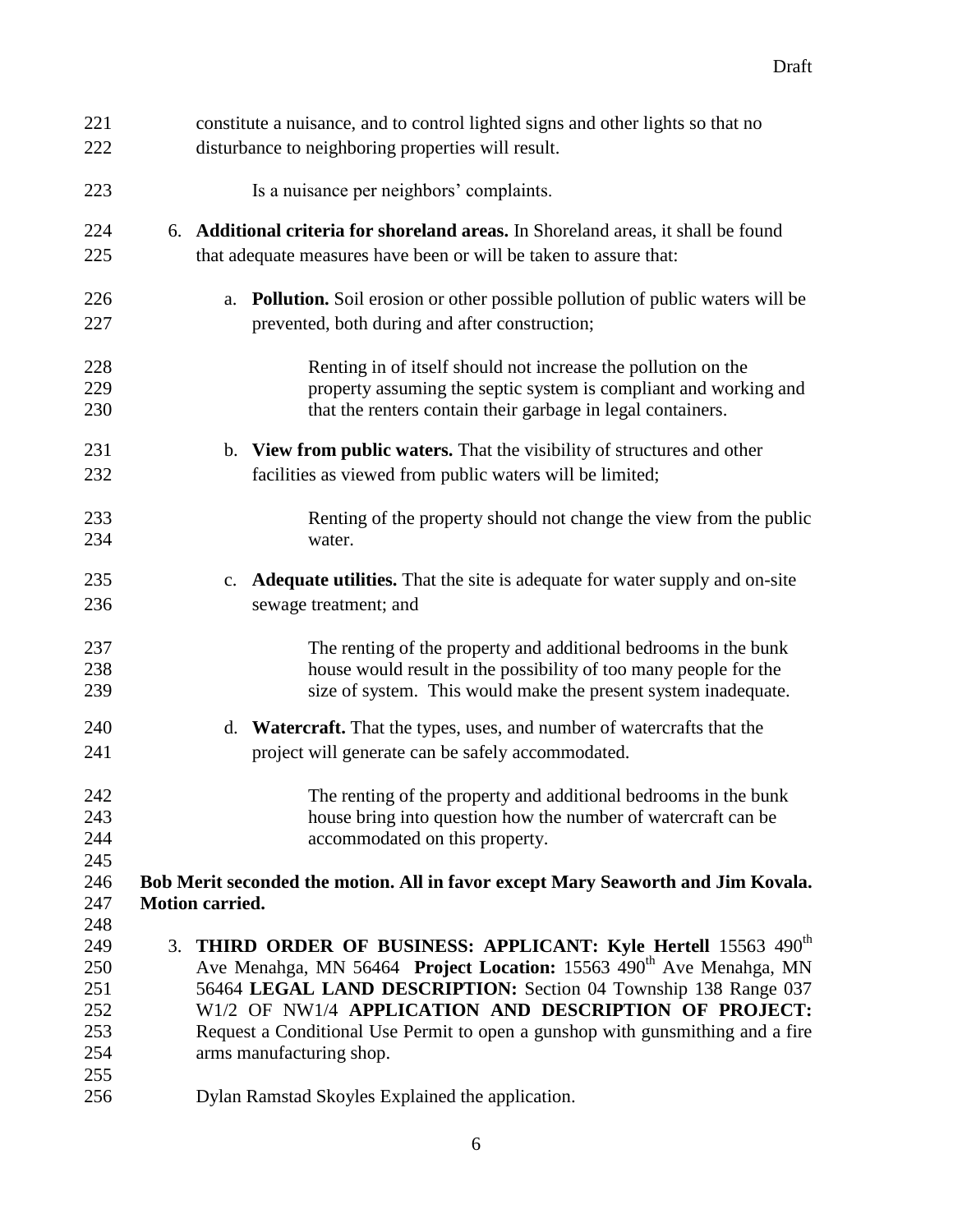| 257 |                                                                                     |
|-----|-------------------------------------------------------------------------------------|
| 258 | Jim Buflodt asked Mr. Hertell to explain what he meant by gun manufacturing.        |
| 259 |                                                                                     |
| 260 | Kyle Hertell stated he planned on working on guns to make them functional and       |
| 261 | also, he would make ammunition magazines and trigger mechanisms.                    |
| 262 |                                                                                     |
| 263 | Larry Knutson asked if he needed to shoot the guns?                                 |
| 264 |                                                                                     |
| 265 | Kyle Hertell stated he had a test firing field with a mound on his property that he |
| 266 | currently used for personal use.                                                    |
| 267 |                                                                                     |
| 268 | Larry Knutson asked the direction he shot?                                          |
| 269 |                                                                                     |
| 270 | Kyle Hertell explained he shot north.                                               |
| 271 |                                                                                     |
| 272 | Larry Knutson asked if he lived there?                                              |
| 273 |                                                                                     |
| 274 | Kyle Hertell replied yes and he is rebuilding the mobile homes that he has on his   |
| 275 | property.                                                                           |
| 276 |                                                                                     |
| 277 | Jim Kaiser asked if people will bring guns out to the house?                        |
| 278 |                                                                                     |
| 279 | Kyle Hertell replied yes.                                                           |
| 280 |                                                                                     |
| 281 | Jim Bruflodt questioned the signage and the type of signs that would be on the      |
| 282 | property.                                                                           |
| 283 |                                                                                     |
| 284 | Kyle Hertell explained the signs are about the gun business, there would be three   |
| 285 | of them.                                                                            |
| 286 |                                                                                     |
| 287 | John Lien stated that it looked like plenty of property, and he did not see a       |
| 288 | problem.                                                                            |
| 289 |                                                                                     |
| 290 | Larry Knutson stated he was concerned about the shooting times.                     |
| 291 |                                                                                     |
| 292 | Kyle Hertell asked if he could have a 9 A.M to 5 P.M. shooting time because that    |
| 293 | would be his business hours.                                                        |
| 294 |                                                                                     |
| 295 | Jim Kaiser asked about mornings?                                                    |
| 296 |                                                                                     |
| 297 | Kyle Hertell said evenings were better.                                             |
| 298 |                                                                                     |
| 299 | Jim Bruflodt suggested 1-5 pm.                                                      |
| 300 |                                                                                     |
| 301 | Kyle Hertell suggested he could save trial shooting for the weekend.                |
| 302 |                                                                                     |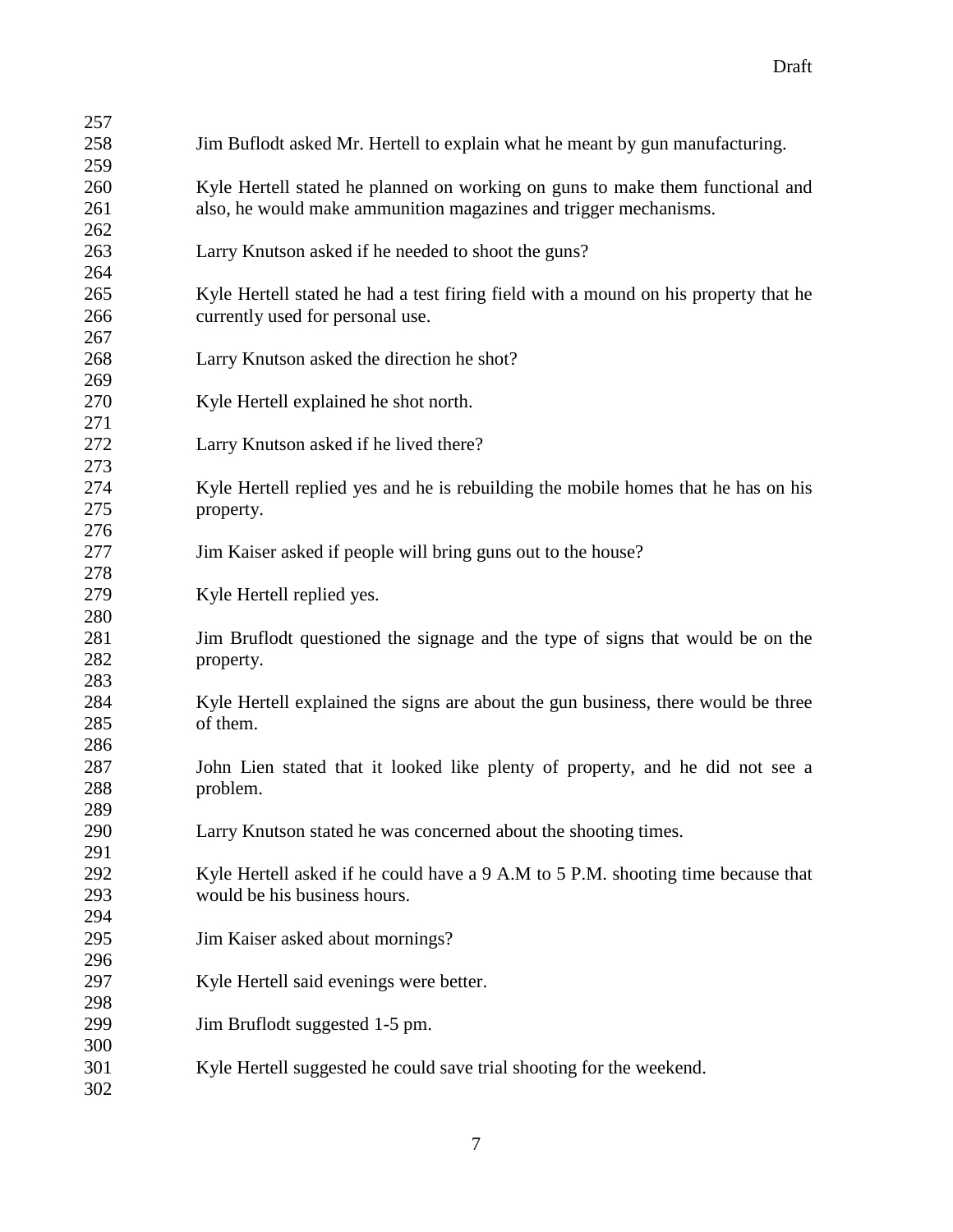- John Lien proposed 9 A.M to 4 P.M.
- Kyle Hertell agreed.

## **MOTION: John Lien made a motion to approve the request for a Conditional Use Permit to open a gunshop with gunsmithing and fire arms manufacturing shop with the shooting times 9 A.M to 4 P.M.:**

- 1. **Affect on surrounding property.** That the conditional use will not harm the use and enjoyment of other property in the immediate vicinity for the purposes already permitted, nor substantially diminish or impair property values within the immediate vicinity.
- The sole act of opening a gunshop for gunsmithing and firearms manufacturing will not affect the property. There is usually shooting associated with those activities and that could affect surrounding property. Mr. Hertell is proposing this project on an 80 acre property and depending on where he is planning on discharging those firearms, those affects could be reduced or even eliminated. On the application he indicates he will be indoors and this would reduce the noise from the activity.
- 2. **Affect on orderly, consistent development.** That establishing the conditional use will not impede the normal, orderly development and improvement of surrounding vacant property for uses predominant in the area.
- This application will not affect development as it is located in a predominantly agricultural area.
- 3. **Adequate facilities.** That adequate utilities, access roads, drainage and other necessary facilities have been or are being provided.
- The roads, drainage and other necessary facilities have been provided already.
- 4. **Adequate parking.** That adequate measures have been or will be taken to provide sufficient off-street parking and loading space to serve the proposed use.
- There is sufficient off-street parking and loading space available.
- 5. **Not a nuisance.** That adequate measures have been or will be taken to prevent or control offensive odor, fumes, dust, noise and vibration, so none of these will constitute a nuisance, and to control lighted signs and other lights so that no disturbance to neighboring properties will result.
- The work associated with this proposal will be located indoors and the area is rural with few residents in the area. Those residents are relatively close to the property and there is a farm located very near the property line